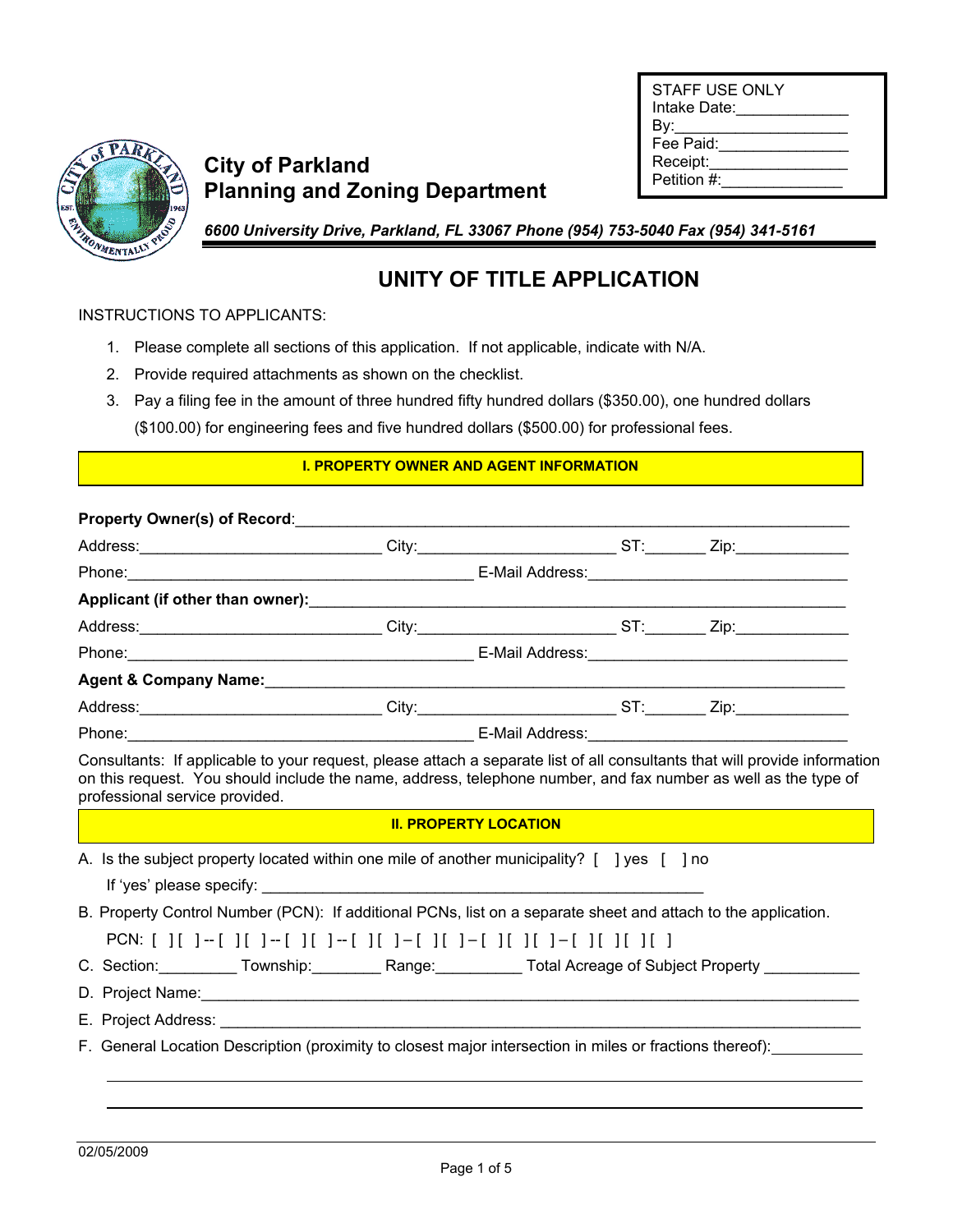#### **III. REQUEST**

Describe your request in detail:

 

### **IV. PROJECT HISTORY**

(List in sequence from first application to most recent – attach additional page if necessary):

| <b>Petition Number</b> | <b>Request</b> | <b>Action</b> | <b>Date</b> | <b>Resolution Number</b> |
|------------------------|----------------|---------------|-------------|--------------------------|
|                        |                |               |             |                          |
|                        |                |               |             |                          |
|                        |                |               |             |                          |

## **V. ADJACENT PROPERTIES**

| <b>Adjacent</b><br>Property to the: | <b>Land Use</b><br><b>Designation</b> | <b>Zoning Designation</b> | <b>Existing Use(s) of</b><br>Property | <b>Approved Use(s)</b><br>of Property* | <b>Petition &amp;</b><br><b>Resolution</b><br><b>Number</b> |
|-------------------------------------|---------------------------------------|---------------------------|---------------------------------------|----------------------------------------|-------------------------------------------------------------|
| <b>NORTH</b>                        |                                       |                           |                                       |                                        |                                                             |
| <b>SOUTH</b>                        |                                       |                           |                                       |                                        |                                                             |
| <b>EAST</b>                         |                                       |                           |                                       |                                        |                                                             |
| <b>WEST</b>                         |                                       |                           |                                       |                                        |                                                             |

• If adjacent land supports a previous approval by the City of Parkland, please include a brief description of the approved use(s) and the approved square footage or number of dwelling units.

#### **VI. COMPLIANCE (Attach additional sheets, if necessary)**

 $\_$  . The contribution of the contribution of the contribution of the contribution of the contribution of the contribution of the contribution of the contribution of the contribution of the contribution of the contributio  $\_$  . The contribution of the contribution of the contribution of the contribution of the contribution of the contribution of the contribution of the contribution of the contribution of the contribution of the contributio

 $\_$  . The contribution of the contribution of the contribution of the contribution of the contribution of the contribution of the contribution of the contribution of the contribution of the contribution of the contributio  $\_$  . The contribution of the contribution of the contribution of the contribution of the contribution of the contribution of the contribution of the contribution of the contribution of the contribution of the contributio  $\_$  . The contribution of the contribution of the contribution of the contribution of the contribution of the contribution of the contribution of the contribution of the contribution of the contribution of the contributio

A. Is property in compliance with all previous conditions of approval and/or applicable Code of Ordinance

requirements? [ ] yes [ ] no If no, please explain \_\_\_\_\_\_\_\_\_\_\_\_\_\_\_\_\_\_\_\_\_\_\_\_\_\_\_\_\_

B. Report on the status of all previous conditions of approval: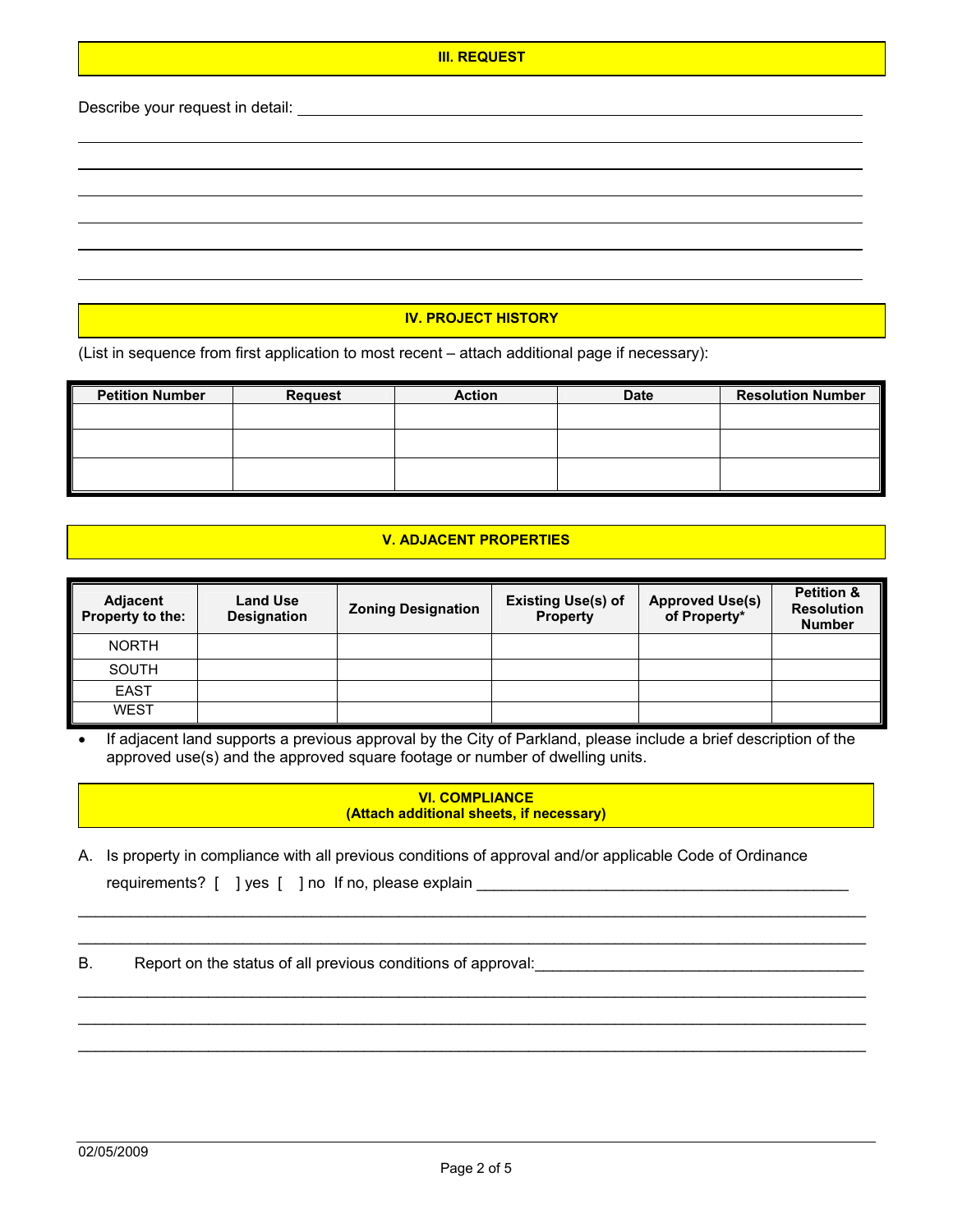## **DECLARATION OF UNITY OF TITLE**

In consideration of the issuance of a permit by the City of Parkland, the undersigned hereby agrees to restrict the use of lot(s) \_\_\_\_\_\_\_\_\_\_\_\_\_\_\_\_\_\_\_\_\_\_\_\_\_\_, Blocks \_\_\_\_\_\_\_\_\_\_\_\_\_\_\_\_\_\_, Subdivision \_\_\_\_\_\_\_\_\_\_\_\_\_, Plat Book \_\_\_\_\_\_\_\_\_\_\_\_\_\_\_\_, of the Public Records of Broward County, Florida, of property being otherwise described by metes and bounds as:

in the following manner:

- 1. That said property shall be considered as one plot and parcel of land, and that no portion of said plot and parcel of land shall be sold, transferred, devised, or assigned separately except in its entirety as one plot of parcel of land. The conveyance of right-of-way required by government shall not be deemed to violate this Unity of Title.
- 2. The undersigned further agrees that this condition, restriction and limitation shall be deemed a covenant running with the land, and shall remain in full force and effect, and be binding upon the undersigned, their heirs and assigns, until such time as the same may be released in writing by the City of Parkland Planning and Zoning Director and the City Engineer and his/her designee.
- 3. The undersigned further agrees that this instrument shall be recorded in the Public Records of Broward County.

 $\mathcal{L}_\text{max}$  , and the contribution of the contribution of the contribution of the contribution of the contribution of the contribution of the contribution of the contribution of the contribution of the contribution of t  $\_$  . The contribution of the contribution of the contribution of the contribution of the contribution of the contribution of the contribution of the contribution of the contribution of the contribution of the contributio

 $\mathcal{L}_\text{max}$  , and the contribution of the contribution of the contribution of the contribution of the contribution of the contribution of the contribution of the contribution of the contribution of the contribution of t  $\Box$  . The contribution of the contribution of the contribution of the contribution of the contribution of the contribution of the contribution of the contribution of the contribution of the contribution of the contributi

4. This unity is placed on the aforementioned property for the purpose of:

OWNER WITNESSES (2)

### **STATE OF FLORIDA COUNTY OF BROWARD**

I HEREBY CERTIFY THAT ON THIS \_\_\_\_\_\_\_\_\_\_\_\_\_ day of \_\_\_\_\_\_\_\_\_\_\_\_\_\_\_, A.D., 20 \_\_\_\_, before me personally appeared \_\_\_\_\_\_\_\_\_\_\_\_\_\_\_\_\_\_\_\_\_\_\_\_\_ and the persons described in and who executed the foregoing instrument, and they acknowledged to me the execution thereof to be their free act and deed for the uses and purposes therein mentioned. He/She is personally known to me or has produced as identification and did/did not take an oath.

> Sworn to and subscribed before me this \_\_\_\_\_\_\_\_ day of \_\_\_\_\_\_\_\_\_\_\_, 20 \_\_\_\_\_.

\_\_\_\_\_\_\_\_\_\_\_\_\_\_\_\_\_\_\_\_\_\_\_\_\_\_\_\_\_\_\_

Notary Public

My commission expires \_\_\_\_\_\_\_\_\_\_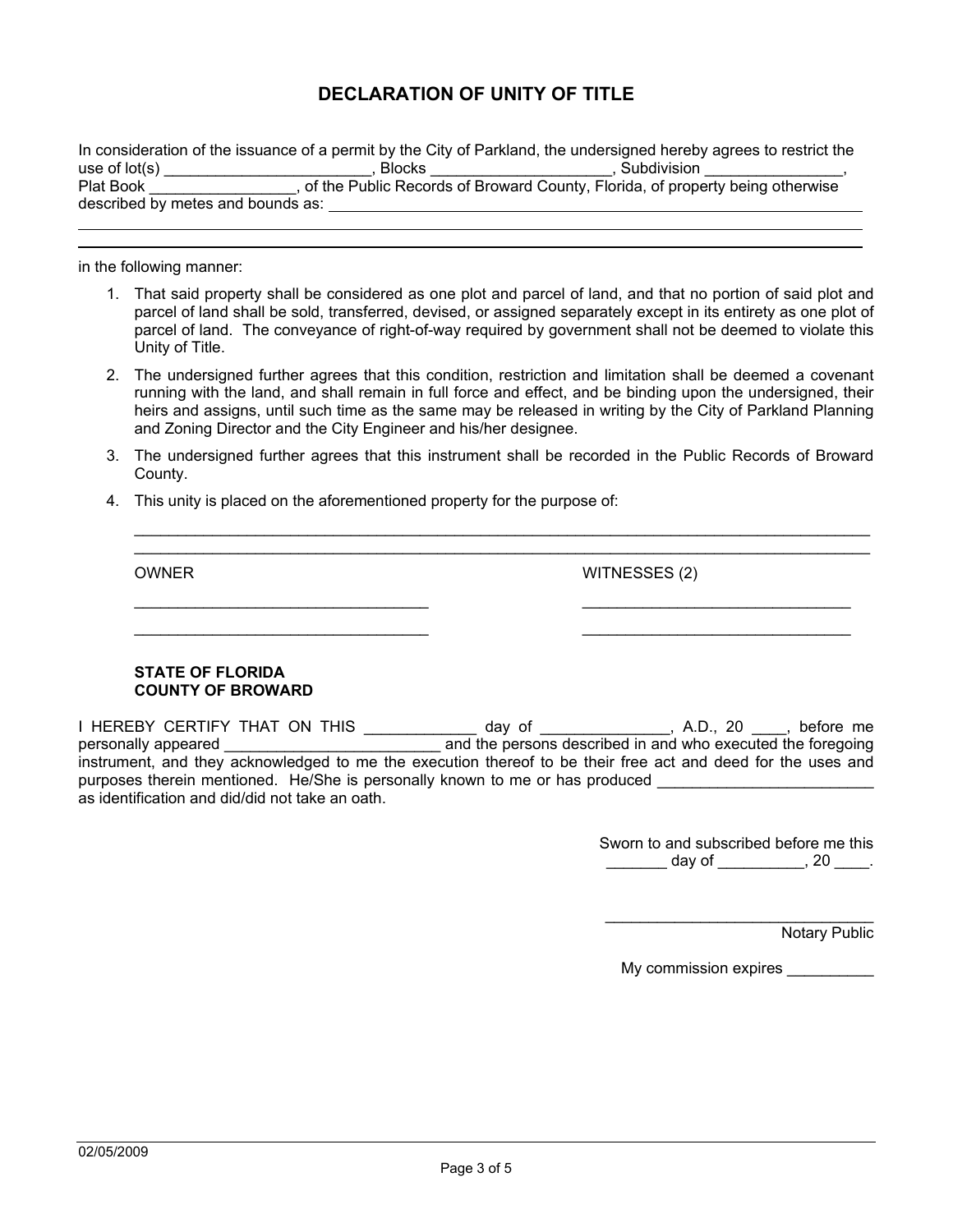## **OWNER ACKNOWLEDGEMENT**

I/We: \_\_\_\_\_\_\_\_\_\_\_\_\_\_\_\_\_\_\_\_\_\_\_\_\_\_\_\_\_\_\_\_\_\_\_\_\_\_\_\_\_, do hereby swear/affirm that I/we am/are the owner(s) of

the property referenced in this application

I/We certify that the above statements and the statements or showings made in any paper or plans submitted herewith are true to the best of my/our knowledge and belief. Further, I/we understand that this application, attachments and fee become part of the official record of the Planning & Zoning Department of the City of Parkland and the fee is not refundable. I/We understand that any knowingly false information given by me/us will result in the denial, revocation or administrative withdrawal of the application or permit. I/We further acknowledge that additional information may be required by the City of Parkland in order to process this application.

I/We further consent to the City of Parkland to publish, copy or reproduce any copyrighted document for any third party submitted as part of this application.

Signature(s) of Owner(s)

Print Name(s)

## **CONSENT STATEMENT**

**Owner to complete if using agent/representative** 

I/We, the aforementioned owner(s), do hereby give consent to \_\_\_\_\_\_\_\_\_\_\_\_\_\_\_\_\_\_\_\_\_\_\_\_\_\_\_\_\_ to act on my/our behalf to submit this application, all required material and documents, and attend and represent me/us at all meetings and public hearings pertaining to the request(s) and property I/we own described in the attached application. Furthermore, as owner(s) of the subject property, I/we hereby give consent to the party designated above to agree to all terms or conditions that may arise as part of the approval of this application for the proposed use.

Signature(s) of Owner(s) example and the set of  $\sim$  0.000 mm signature (s) of Owner(s)

Print Name(s)